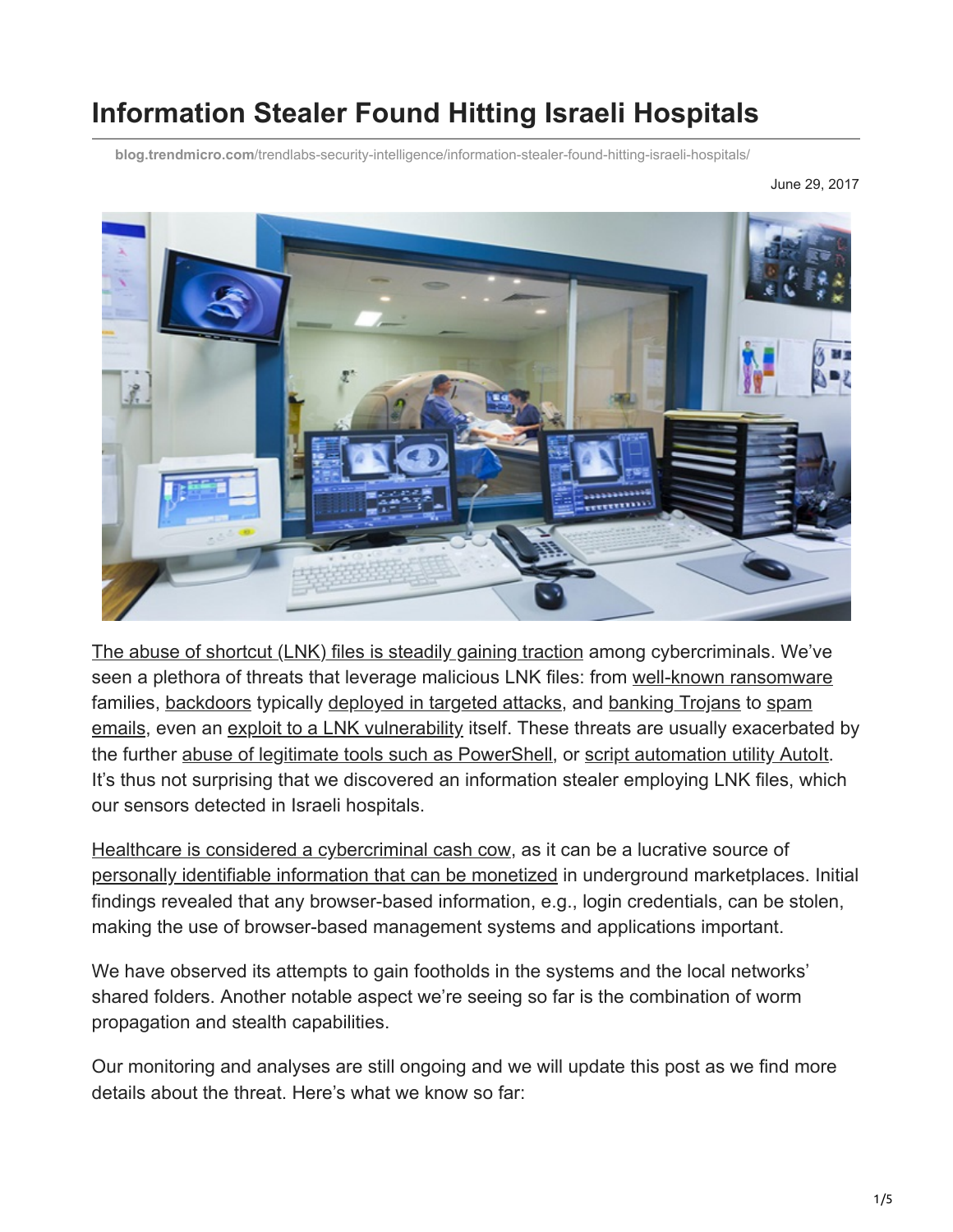**Propagation via worm.** Initial analysis of the malware indicates it propagates via a worm. It creates copies of itself, including shortcut files, a non-malicious AutoIt executable, and a malicious AutoIt script into the affected system's root directory, i.e., *C:\WinddowsUpdated\ <file copy>.*

*Masquerades as a Windows updater.* The shortcut files pose as browser and Windows updaters, a web 3D creation tool, and links to the system's Downloads and Games folder.

**Execution via AutoIt.** AutoIt is a legitimate scripting language software/executable designed to automate tasks (i.e., macros) for several programs in Windows. However, it's known to be abused for wrapping various remote access trojans (RAT). In this case, a legitimate AutoIt executable is used to run a secondary file that contains the malicious commands. We've actually seen a similar threat in the form of the IPPEDO worm ([WORM\\_IPPEDO.B\)](https://www.trendmicro.com/vinfo/us/threat-encyclopedia/malware/worm_ippedo.b) back in 2014.

*It gathers system information.* The malware executes a command to retrieve system information via *C:\WINDOWS\system32\cmd.exe /c SystemInfo.*

**The LNK files are spawned on the affected machines.** The LNK files are embedded with these malicious commands:

*cmd.exe /c start ..\WinddowsUpdateCheck\WinddowsUpdater.exe "..\WinddowsUpdateCheck\WinddowsUpdater.zip" & exit*

**The threat appears to be a highly obfuscated information stealer.** The samples we are currently analyzing were highly obfuscated, with payloads hidden under layers of encryption, for instance. The packages we saw each contain malicious 4 LNK files. These LNK files will issue commands leading to AutoIt's execution of .TNT and .EXE files. Based on the behavior we've observed so far, it appears it conducts browser-based information theft and records keystrokes. This actually makes sense given the sensitive nature of the information that goes through healthcare organizations.

As [the threat landscape continues to mature and diversify](https://www.trendmicro.com/vinfo/us/security/research-and-analysis/predictions/2017), the IT/system administrators and information security professionals that secure organizations should do the same. Among these countermeasures: patch and keep the system updated, enforce the principle of least privilege, secure the gateways to reduce attack surface, and implement defense in depth by arraying multilayered security mechanisms—from [endpoints](http://blog.trendmicro.com/en_us/business/products/user-protection/sps.html), [networks,](http://blog.trendmicro.com/en_us/business/products/network/advanced-threat-protection.html) and [servers](http://blog.trendmicro.com/en_us/business/products/hybrid-cloud.html).

### **Indicators of Compromise (IoCs)**

- 01e03241c42b12381e5c3ceb11e53f6c5c6bf0fa — [WORM\\_RETADUP.A](https://www.trendmicro.com/vinfo/us/threat-encyclopedia/malware/WORM_RETADUP.A)
- 1186e8d32677f6ac86a35704c9435ccd9ffa8484 WORM\_RETADUP.A
- 479dcd0767653e59f2653b8d3fcddb662a728df4 — [LNK\\_RETADUP.A](https://www.trendmicro.com/vinfo/us/threat-encyclopedia/malware/LNK_RETADUP.A)
- 580ff21d0c9d8aeda2b7192b4caaccee8aba6be4 LNK\_RETADUP.A
- 5f32f648610202c3e994509ca0fb714370d6761d LNK\_RETADUP.A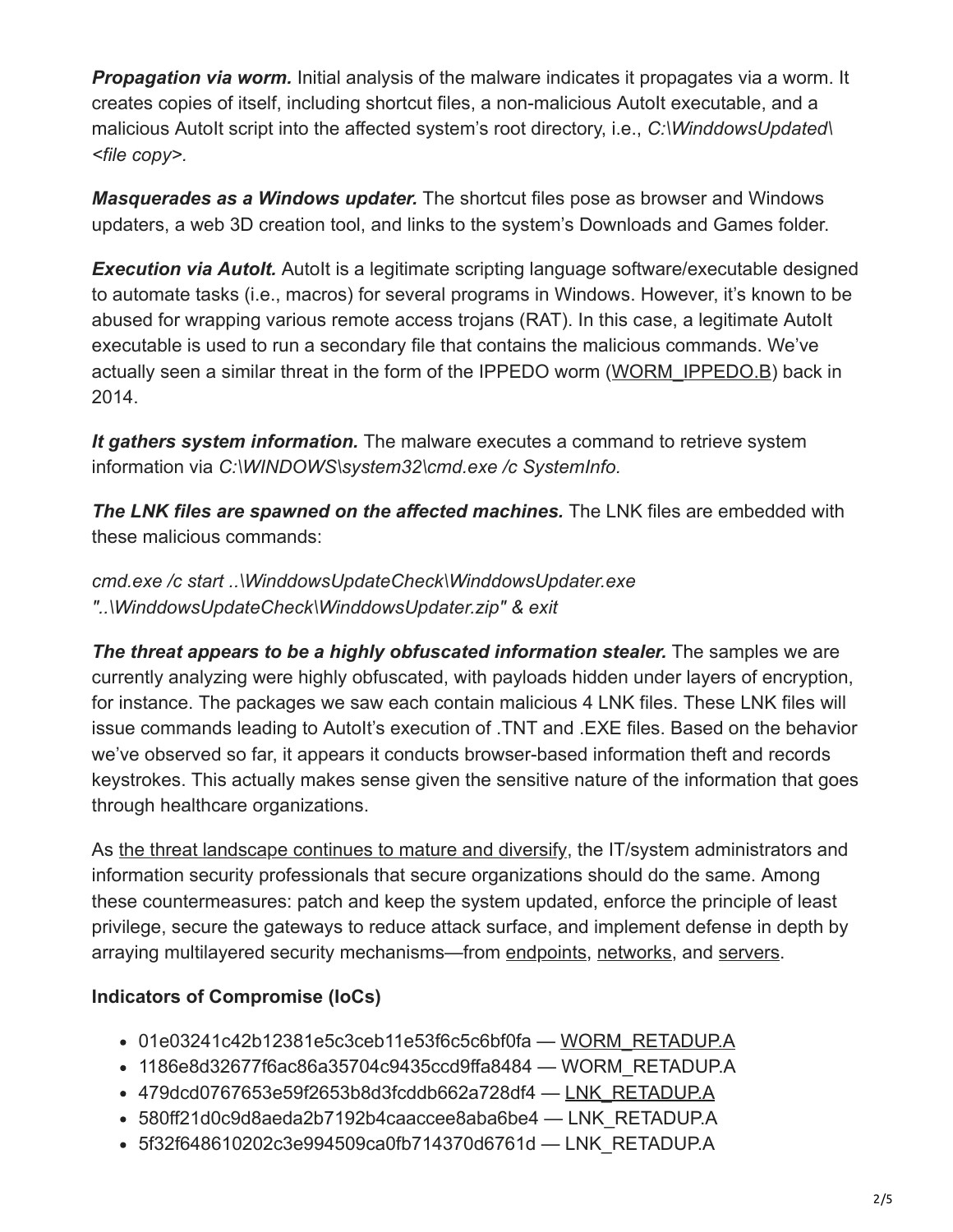- 63ac13c121e523faa7a4b871b9c2f63bea05bbff LNK\_RETADUP.A
- 68d90647cf57428aca972d438974ad6f98e0e2b2 LNK\_RETADUP.A
- ce1b01eccf1b71d50e0f5dd6392bf1a4e6963a99 LNK\_RETADUP.A

## **Update as of June 29, 2017, 2:00 PM (PDT)**

Further analysis of the threat reveals that the malware is delivered as an executable file that is bundled with an identically-named file masquerading as another file type. For example, the file named *WinddowsUpdater.exe* comes with a file named *WinddowsUpdater.zip*. While the .EXE file is a legitimate AutoIt file, the alleged .ZIP file is actually an encrypted data file that contains the actual payload. This is the reason why the above mentioned LNK files use a command line to run the executable with only one argument, which is the same the name of the payload file. Looking into its code, the malware contains the following strings, which may indicate that it attempts to gather system information of affected machines:

- @ComputerName
- @UserName
- @LogonDomain
- DriveGetSerial("C:")
- @IPAddress1
- EnvGet("OS") and other os related strings
- @OSLang
- @OSVersion
- @OSBuild

It also connects to the following domain via HTTP:

hxxp://palestineop[.]com/myblog/user

By digging further, we found out that this domain appears to have been registered in November 2016, and that there is evidence that a phishing page has been hosted in the root folder of the domain just a few days after it was registered. The said phishing page, which entices users to click on a link that will supposedly lead them to Yahoo! Mail service, will instead point to the following URL:

newsofpalestine[.]com/newss/gsan

This second URL was already down when we tried to access the page. However, we managed to find evidence that that the domain used to host some news content in the past while also storing some malware. Thus, we strongly believe that the page hosted at *newsofpalestine[.]com/newss/gsan* must have also been a phishing page designed to retrieve email credentials.

We will continue to update this post as we uncover more details about this threat.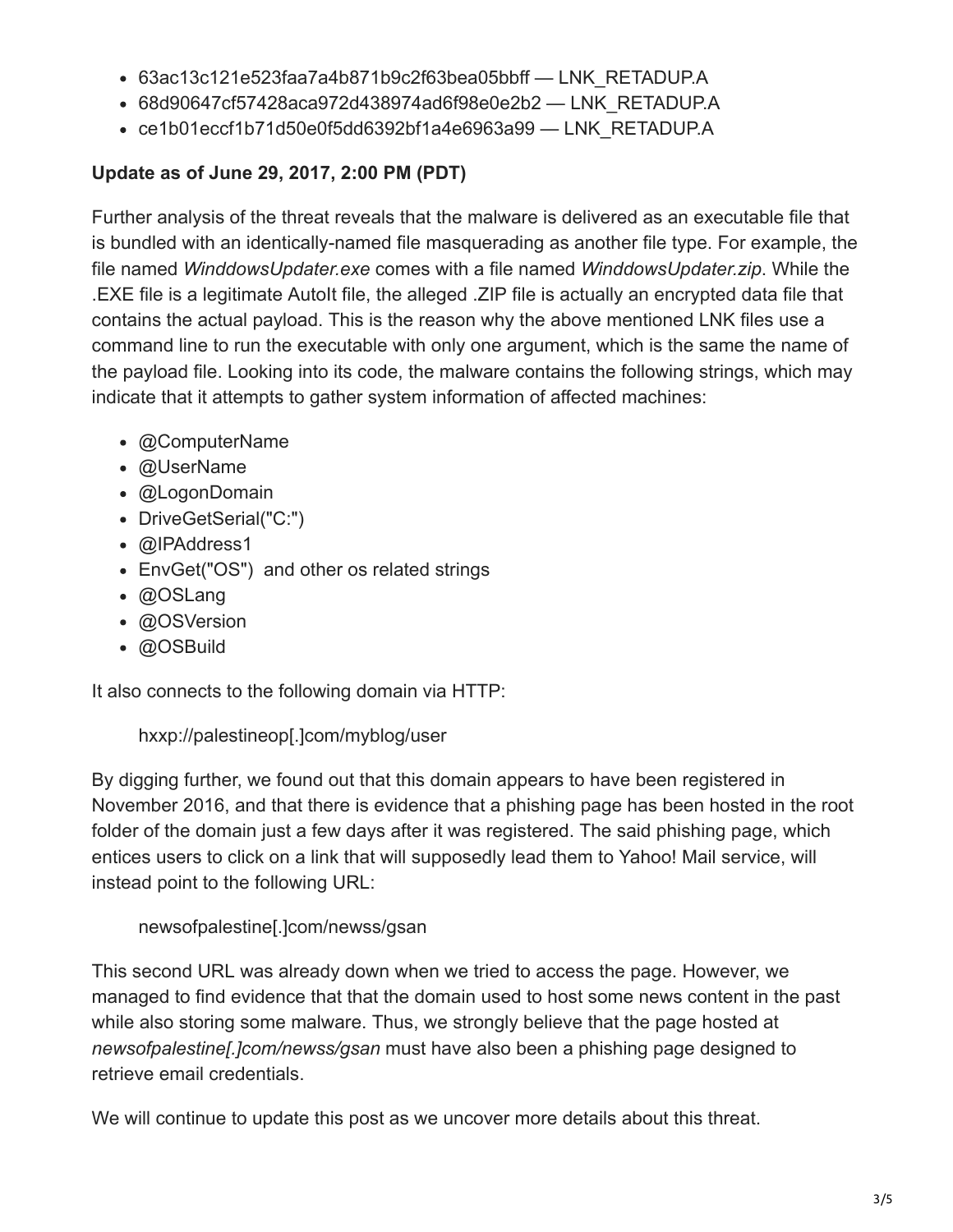#### **Update as of June 30, 2017, 4:05 AM (PDT)**

Additional analyses indicate the main malware to be a backdoor ([WORM\\_RETADUP.A\)](https://www.trendmicro.com/vinfo/us/threat-encyclopedia/malware/WORM_RETADUP.A) in the form of a worm. It's quite unique in that most remote access Trojans/backdoors deployed in these kinds of attacks often require the help of other malicious components in order to propagate.

RETADUP's backdoor routines include:

- Downloading files
- Connecting to URLs/command and control (C&C) servers
- Opening command-line (cmd) to execute commands
- Installing a keylogger
- Taking screenshots
- Extracting passwords from web browsers Mozilla Firefox, Opera, and Google Chrome
- Starting, terminating, and restarting processes
- Issuing *sleep* command within a specified time
- Shutting down, restarting, and logging off the machine
- Displaying a message in a dialogue box
- Updating a copy of itself from a specific Uniform Resource Identifier (URI) location via C&C communications
- Re-executing a copy of itself

RETADUP is also notable for its stealth. It has a checklist of antivirus (AV) products, script file names, analysis, forensics, and debugging tools as well as sandboxes and virtual machines. It self-destructs if any of these are detected by the malware. Its propagation routine entails dropping copies of itself in all drives, including all existing folders in removable media.

Interestingly, it also checks for the presence of certain LNK files related to online payment and money remittance, indicating the malware may also be stealing information from those sites:

- C:\WinddowsUpdateCheck\ebay.lnk
- C:\WinddowsUpdateCheck\hamazon.lnk
- C:\WinddowsUpdateCheck\hebay.lnk
- C:\WinddowsUpdateCheck\hmoneygram.lnk
- C:\WinddowsUpdateCheck\hpaypal.lnk
- C:\WinddowsUpdateCheck\hpayza.lnk
- C:\WinddowsUpdateCheck\hskrill.lnk
- C:\WinddowsUpdateCheck\hukash.lnk
- C:\WinddowsUpdateCheck\hwestern union.lnk
- C:\WinddowsUpdateCheck\moneygram.lnk
- C:\WinddowsUpdateCheck\paypal.lnk